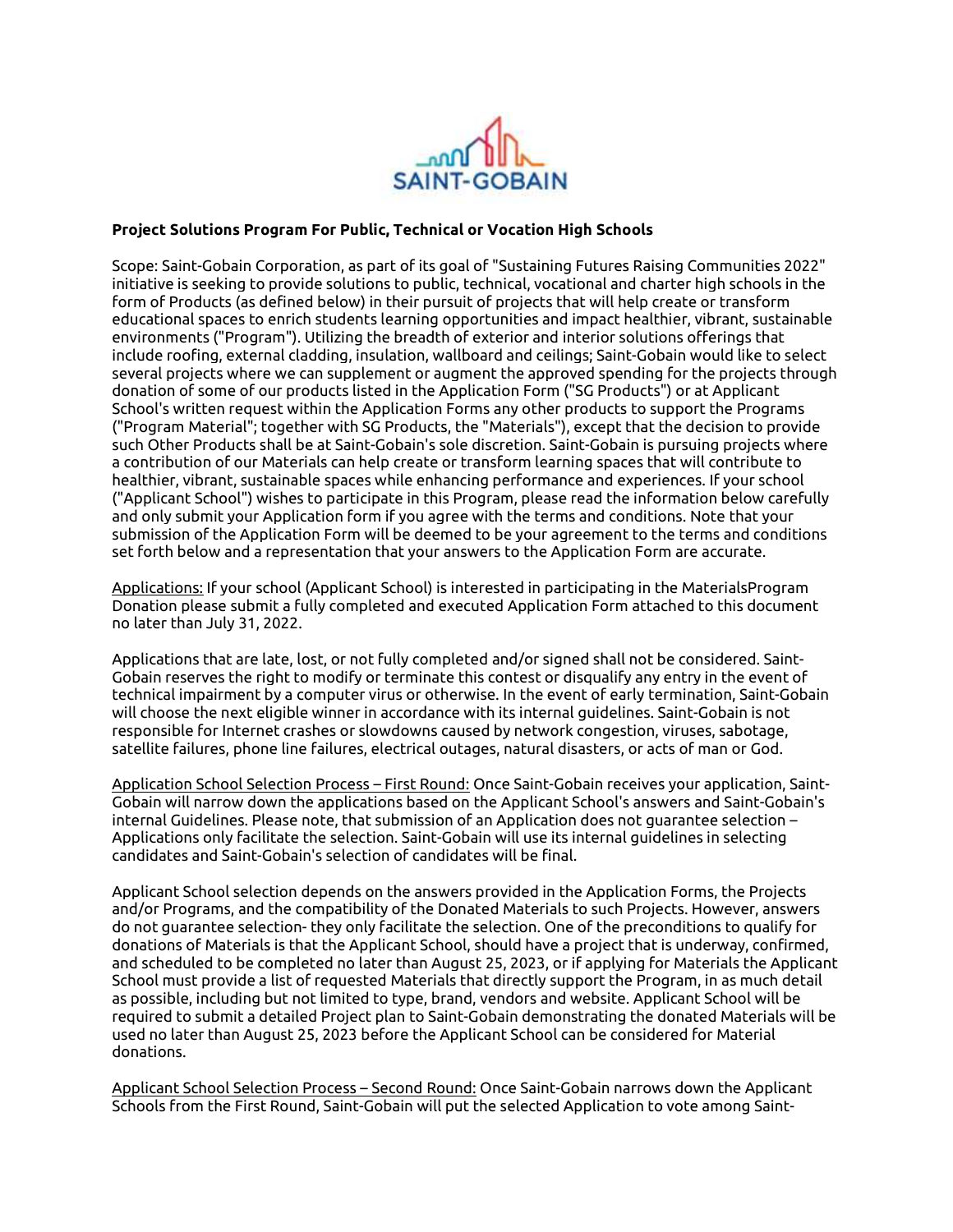Gobain employees and the public. Saint-Gobain will announce the voting rules at the appropriate times. Three or less Applicant Schools will be selected based on the votes received.

Materials Donated: We will pick up to three (3) winners, the winner will get up to \$50,000, the first runner up will get up to \$20,000 and the second runners up will get up to \$10,000 but the ultimate amount of Material Donated will be at Saint-Gobain's sole discretion based on the number of applications, votes and internal guidelines. Although Saint-Gobain will try to deliver the Donated Materials to winning Applicant Schools in a timely manner, current conditions including raw material shortage, labor shortage and transportation issues may cause delays beyond Saint-Gobain's contract and by submitting the application you agree that Saint-Gobain shall not be responsible for such delays and waive any claims against Saint-Gobain. Materials acceptance must be confirmed by the winning recipient within 3 business days of initial notification. If the winning Applicant School does not claim their prize by this deadline, no alternate winner will be chosen. Project Materialsolutions or Program donations cannot be exchanged for cash or material value.

Materials donated are on an "as-is" basis. If the winning Applicant School wants to return the Material, Saint-Gobain may in its sole discretion accept the return or ask the winning Applicant School to destroy the Materials but in any event, Saint-Gobain will not replace the Material. Saint-Gobain shall not be liable for any defective Materials and shall not be responsible for any claims for damages, including but not limited to any direct, indirect, incidental, punitive, special or consequential damages.

## Applicable Terms and Conditions

- 1. It will submit a project plan explaining the Project and Materials needed and the due date for project completion.
- 2. No transfers or substitutions may be made, and we are not liable for any risk and/or injury resulting from or inherent to the acceptance and use of any awarded Materials.
- 3. It will permit Saint-Gobain an opportunity to visit the Applicant School and record progress on a regular basis, as requested by Saint-Gobain.
- 4. Saint-Gobain will be permitted to conduct PR activities and the Applicant School will collaborate with Saint-Gobain on such PR activities, which will include and not be limited to (i) promotion of the program, at events and on Saint-Gobain and School's website during the launching phase; (ii) promotion of voting on School's website, newsletters and social media platforms, if any during the voting phase; and (iii) once selected, allowing Saint-Gobain to (a) take videos of progress and interview with staff and approved students and allow publication of such interviews on the website, social media and school websites; (b) participate in joint press releases; promote Saint-Gobain to students for potential internships, career ops, tours of plants; host winner celebrations and collaborate with Saint-Gobain in the participation and organization of such celebration. All promotions made by Applicant School on a website, newsletters, social media platforms, or other mediums, as required above, will require the prior written approval of Saint-Gobain.
- 5. By submitting an Application, the Applicant School authorizes and consents to the publication of any videos, photographs, interviews, or articles with respect to Program and Applicant School by the Company, or any affiliate thereof, for marketing, promotional and other purposes and (ii) releases the Company and all affiliates thereof from any claim relating to the use and publication of the Photographs and/or related content. The foregoing authorization and release are granted without monetary or other compensation paid by the Company to the project submitter. In addition, the Applicant School will assist Saint-Gobain to obtain permission from its employees and students/legal guardians for participating in pictures, videos and interviews and publications thereof, including assisting in getting the appropriate forms provided by Saint-Gobain completed.